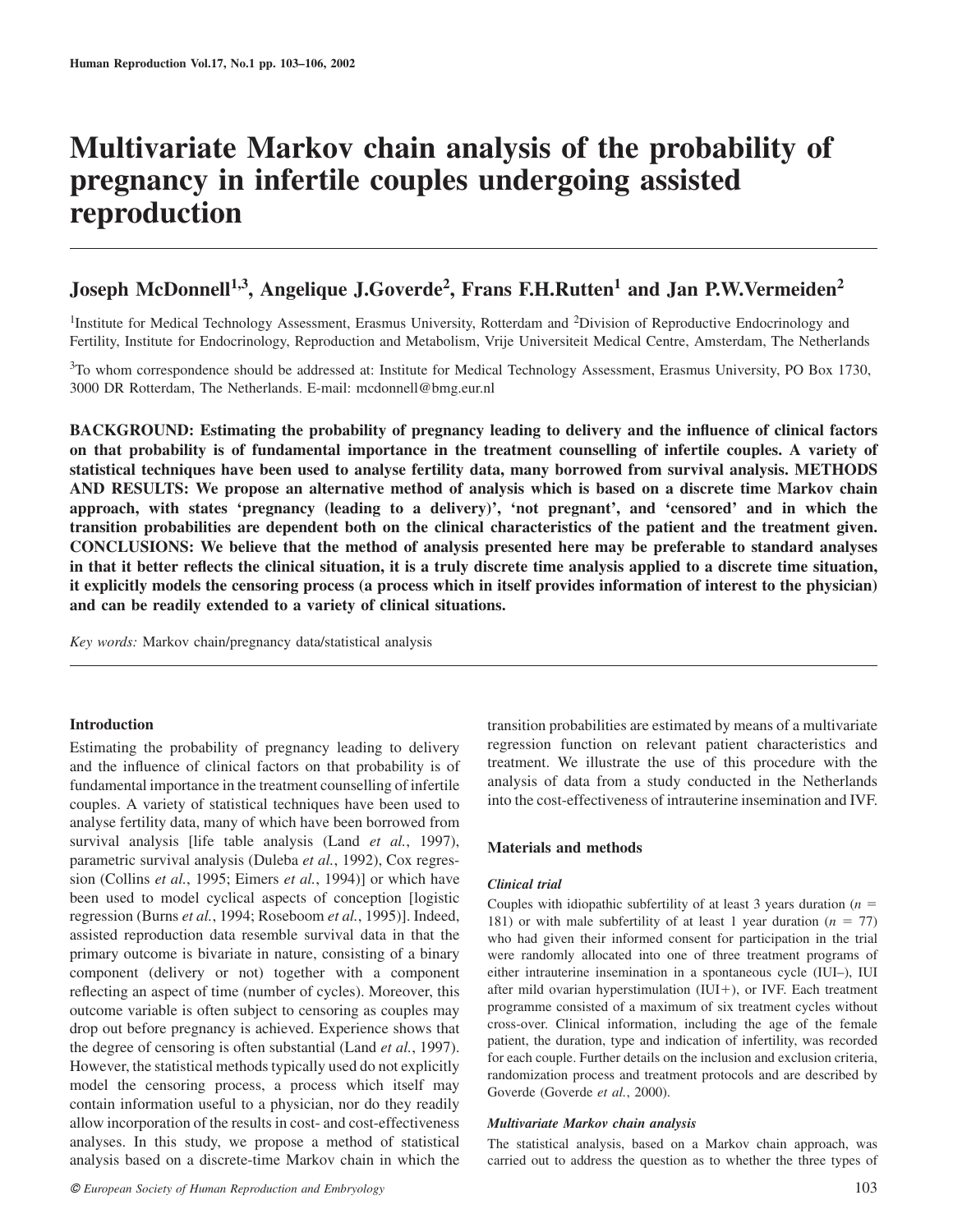

**Figure 1.** Treatment and outcome schema

treatment are equally effective in leading to delivery. The Markov chain analysis allows explicit modelling of the process by which couples become censored before achieving delivery. To do so, specific 'states' were identified and the probabilities of transition from one state to the other were calculated. In this analysis, three states were defined: 'pregnant' (or more exactly, 'pregnant as a result of treatment, and leading to a delivery', 'not pregnant' (but still in the treatment programme) and 'censored' [not pregnant but no longer in the programme (drop-out)]; spontaneous pregnancies are considered to be censored. 'Pregnant' and 'censored' are absorbing states, i.e. movement to another state from within these states is assumed to be impossible. Transition probabilities are assumed to be possibly dependent on certain clinical characteristics of the couple involved, for example, the age of the female, the indication of infertility (idiopathic or male subfertility) and the particular treatment given to that couple.

After entry into the study, a couple undergoes at least one round of treatment. As a result of that treatment, the female patient may become pregnant, eventually delivering a baby. If so, the couple leaves the study. If not, another round of treatment is offered. The couple may decide not to accept the offer of further treatment and therefore leaves the study; such couples are considered to be censored at the last attempt, as are couples who achieved pregnancy by natural means between treatment rounds (spontaneous pregnancy). A schema for the course of treatment and outcome is given in Figure 1.

#### *Regression analysis*

The transition probabilities are, for each couple and for each cycle, assumed to be constant over cycles (i.e. small ageing effects are ignored) and to be logistic in form. More explicitly, we assume that the probability (per cycle) of pregnancy is:

 $P[pregnancy] = P_D = exp(\alpha_1 + \beta_1 \cdot \mathbf{x})/(1 + exp(\alpha_1 + \beta_1 \cdot \mathbf{x}))$ 

and that the probability of censoring is:

P[censored]=  $P_C = \exp(\alpha_2 + \beta_2 \mathbf{x})/(1 + \exp(\alpha_2 + \beta_2 \mathbf{x}))$ 

where **x** is the vector of patient characteristics (including treatment) and  $\{\alpha_1, \beta_1, \alpha_2, \beta_2\}$  are unknown coefficients.

Estimation of the coefficients is done by the method of maximum likelihood.

#### *Construction of the likelihood*

Each couple contributes to the likelihood function according to their progress (series of states). As the time process is discrete, the contribution to the likelihood made by an individual couple is simply the probability of the observed series of states. The likelihood contributions are (for each of the possible end-states):

1. Pregnant: the couple has undergone *n* attempts, the first  $(n - 1)$ being unsuccessful, the last successful:

$$
(1-P_D)(1-P_C)^{n-1}(1-P_D)^{n-2}P_D = ((1-P_D)(1-P_C))^{n-1}P_D
$$

The construction of this term is as follows: if  $n \geq 2$ , then the couple have had *n* treatments, the first of which was unsuccessful [with probability  $(1 - P_D)$ ], followed by  $(n - 1)$  treatments, all uncensored [with probability  $(1 - P_C)^{n-1}$ ], and all being unsuccessful except the last [with probability  $(1 - P_D)^{n-2}P_D$ ]. If  $n = 1$ , the first attempt was successful and the contribution to the likelihood is simply  $P<sub>D</sub>$ , to which the above term reduces when  $n = 1$ .

2. Not pregnant but did not complete all six treatments (censored):

 $(1 - P_D)((1 - P_C)(1 - P_D))^{n-1}P_C = (1 - P_D)^{n-1}P_C$ 

The likelihood of such a sequence is as follows: the couple underwent  $n$  (1  $\leq n$  < 6) treatments, the first of which was unsuccessful [with probability  $(1-P_D)$ ], followed by  $(n-1)$  treatments, all uncensored [with probability  $(1 - P_C)^{n-1}$ ] and all unsuccessful [with probability  $(1 - P_D)^{n-1}$ ], followed by withdrawal from the study (with probability  $P_C$ ).

3. Not pregnant but completed all six treatments  $(n = 6)$ :

 $(1-P_D)((1-P_C)(1-P_D))^{n-1} = (1-P_D)^n(1-P_C)^{n-1} = (1-P_D)^6(1-P_C)^5$ 

The likelihood of this sequence is derived in a fashion similar to the previous one.

Each couple contributes exactly one of the above terms to the likelihood. The likelihood of the observed data is simply the product of the individual contributions over all couples; this likelihood, or more exactly its log, was maximized to find the parameter estimates (Muenz and Rubinstein, 1985).

Each explanatory variable may make a significant contribution to both regression functions, to only one or to neither.

The statistical significance of each variable in a particular regression function was examined by comparing twice the difference in the loglikelihood computed from two models, one containing the variable in that regression function, the other with the variable removed from the function, with critical values of a ‰Σ0000T $\chi^2$  distribution with the appropriate degrees of freedom, as determined by the dimension of the variable.

#### *Software*

All computations were performed using the LE (Maximum Likelihood Estimation) module of BMDP (Dixon, 1990).

## **Results**

The clinical results are presented only briefly here. For a more detailed presentation, see Goverde *et al.* (Goverde *et al.*, 2000).

Between February 1992 and September 1995, 86 couples were assigned to the IUI– group, 85 to the IUI+ group and 87 to the IVF group. Ten couples withdrew from the study before the initial treatment due to a spontaneous pregnancy, illness or a change of mind. Subsequently, an additional 64  $(24.8\% \text{ of the total})$  couples  $(13 \text{ IUI}-, 14 \text{ IUI}+, 37 \text{ IVF})$ dropped out of the study before achieving pregnancy. Treatment resulted in 89 pregnancies (25 IUI–, 31 IUI-, 33 IVF) and 107 babies (26, 40, 41 respectively).

Under the Markov chain analysis, no significant difference in the chance of pregnancy was found between the two IUI groups ( $P > 0.5$ ); these groups were combined in subsequent analyses. The age of the female patient had a strong significant effect on the chance of pregnancy (per cycle) with older female patients being much less likely to achieve delivery than younger patients ( $P < 0.01$ ). On a per-cycle basis, both IVF patients and IUI patients had a statistically similar chance of achieving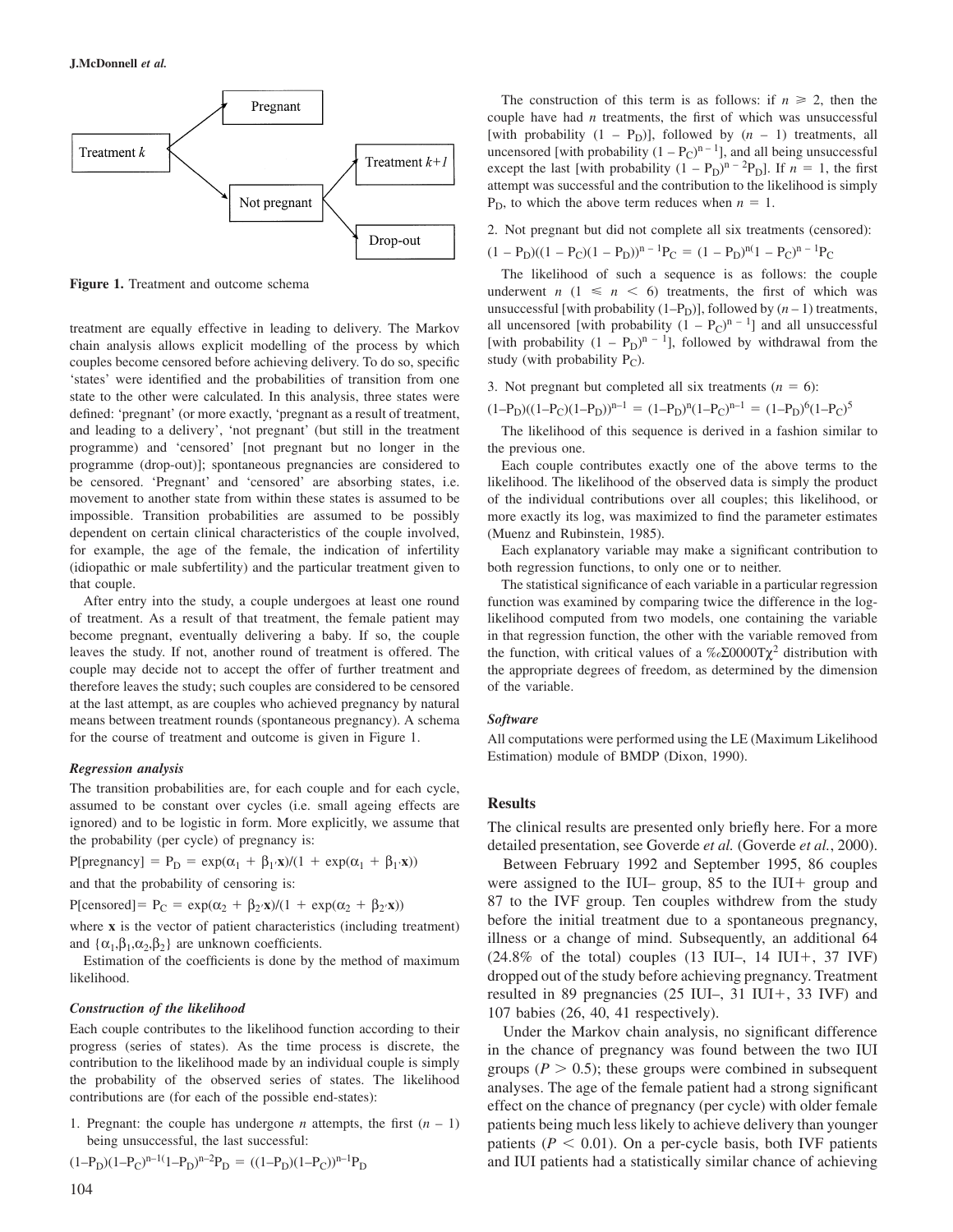**Table I.** Regression coefficients of the final model under the Markov approach and Cox regression

|           |                               | Coefficient                                 |                                      |
|-----------|-------------------------------|---------------------------------------------|--------------------------------------|
|           |                               | Markov chain                                | Cox regression                       |
| Pregnancy | Constant<br>Age<br><b>IVF</b> | $-0.406$<br>$-0.06163^b$<br>$0.440^{\circ}$ | $-0.05218^{b}$<br>0.329 <sup>d</sup> |
| Censoring | Indication<br>Constant        | $-0.092$ <sup>d</sup><br>$-3.013$           | $-0.094$ <sup>d</sup>                |
|           | <b>IVF</b>                    | 1.398 <sup>a</sup>                          |                                      |

 ${}^{\rm a}P \leqslant 0.01$ .

 $p_{0.01} < p \le 0.05$ .

 ${}^{c}0.05 < P \le 0.10.$ <br> ${}^{d}P \ge 0.10.$ 

a delivery, but IVF patients were much more likely to withdraw from treatment than IUI patients ( $P \leq 0.001$ ). No other factors were found to have a significant effect on either the probability of conception per cycle or of drop-out.

For the final model, we decided to include the statistically non-significant variable *indication*. To compare the results of the Markov chain analysis with those of alternative methods, we ran the same model using Cox regression. The results for both models are given in Table I.

The models accorded the variables the same rank order of importance, although the *P*-values derived under the Markov model were smaller than under the Cox model. In particular, the treatment variable attained a very low degree of significance under the Cox model (see Table I,  $P$ -value Markov  $= 0.085$ ,  $Cox = 0.15$ .

### **Discussion**

In this paper, we present an alternative statistical approach to the analysis of pregnancy and delivery data. This model has a number of features potentially attractive to analysts. First, the Markov model is an inherently discrete model modelling an inherently discrete situation; in contrast, parametric and Cox regression models, as implemented in most statistical packages, are continuous time models which, in the context of assisted reproduction, are applied to a discrete situation. Secondly, we believe that structure of the statistical model should be based on clinical considerations and that the structure of this model corresponds closely to the physician's perception of the assisted reproduction process. Thirdly, the Markov process explicitly models the censoring process. Such a model contains information useful to the physician, who can gain insight into factors affecting withdrawal. Alternative techniques, such as Cox regression, do allow the modelling of the censoring process, but at some effort to the analyst. Modelling both the pregnancy and censoring processes facilitates costeffectiveness analysis. Cost-effectiveness analyses involve, by definition, computing the ratios of costs and effects, both of which are subject to censoring in the assisted reproductive technique situation. Estimation of (cost-effectiveness) ratios and their variances under censoring are problematic, to say the least. By modelling both the probability of conception and

censoring, it is possible to evaluate the cost-effectiveness of various treatments regimens and to determine the most costeffective course of treatment for a couple.

The analysis presented here can also easily be adapted to other protocols and situations, which, in general, can be encompassed in other statistical models only with some difficulty. Although not utilized in the present analyses, the Markov model presented here can incorporate a number of other features: (i) Cycle- (time-) dependent co-variates such as cycle specific data (e.g. sperm count) and 'phase' data applicable to groups of cycles (e.g. a low probability of withdrawal for the first few IVF cycles but a higher probability of withdrawal for later cycles) can be included; (ii) non-proportional and other hazard structures and other forms of the cycle probabilities can be used (for example, extreme value); (iii) crossovers in treatments or more complex treatment regimens can be accommodated. For example, a trial protocol may stipulate that each participant first undergo one IVF attempt, which would yield diagnostic information on the female patient even if it is unsuccessful. Patients may then be assigned to a particular treatment group on the basis of this information. This analysis can encompass such treatment combinations simply by building the likelihood in the appropriate manner; (iv) in principle, it is simple to incorporate non-linear functions of variables in the regression functions. For example, one might expect that the probability of conception may increase as sperm count increases but that a 'ceiling effect' might appear in that counts higher than a certain value may not result in a significant increase in the probability of conception. This can be modelled by including sperm count (S), say, in the form  $(1 - 1/S)$  where  $\lambda$  (>0) is a scaling parameter; and (v) the above approach is relevant to the clinical trial situation where the time between treatment cycles is relatively short and the chance of spontaneous pregnancy is small. In longterm follow-up studies, the probability of spontaneous pregnancy may be significant. The likelihood approach can be easily adapted to this situation. For example, suppose we wish to study factors influencing the chance of spontaneous pregnancy in couples not undergoing assisted reproductive techniques. We again define P[spontaneous pregnancy]  $= P_D$ (where  $P_D$  is a function of **x**, a vector now relating purely to patient characteristics) and  $P[$ censored] =  $P_C$ . If a given couple have been observed for *n* cycles and finally achieve pregnancy, the likelihood contribution is  $((1 - P_D)(1 - P_C))^{n-1}P_D$ , which is structurally identical to that in the CRT situation. The likelihood function can be easily extended to include both treatment and spontaneous cycles.

In conclusion, we believe that the Markov chain model offers a useful alternative method of analysis for conception data. The model structure corresponds closely to the clinical situation and can be readily adapted to other clinical situations. In particular, it explicitly models the censoring process, providing useful information to the physician and facilitating costeffectiveness considerations.

# **References**

Burns, W.N., Witz, C.A., Klein, N.A. *et al.* (1994) Serum progesterone concentrations on the day after human chorionic gonadotropin administration